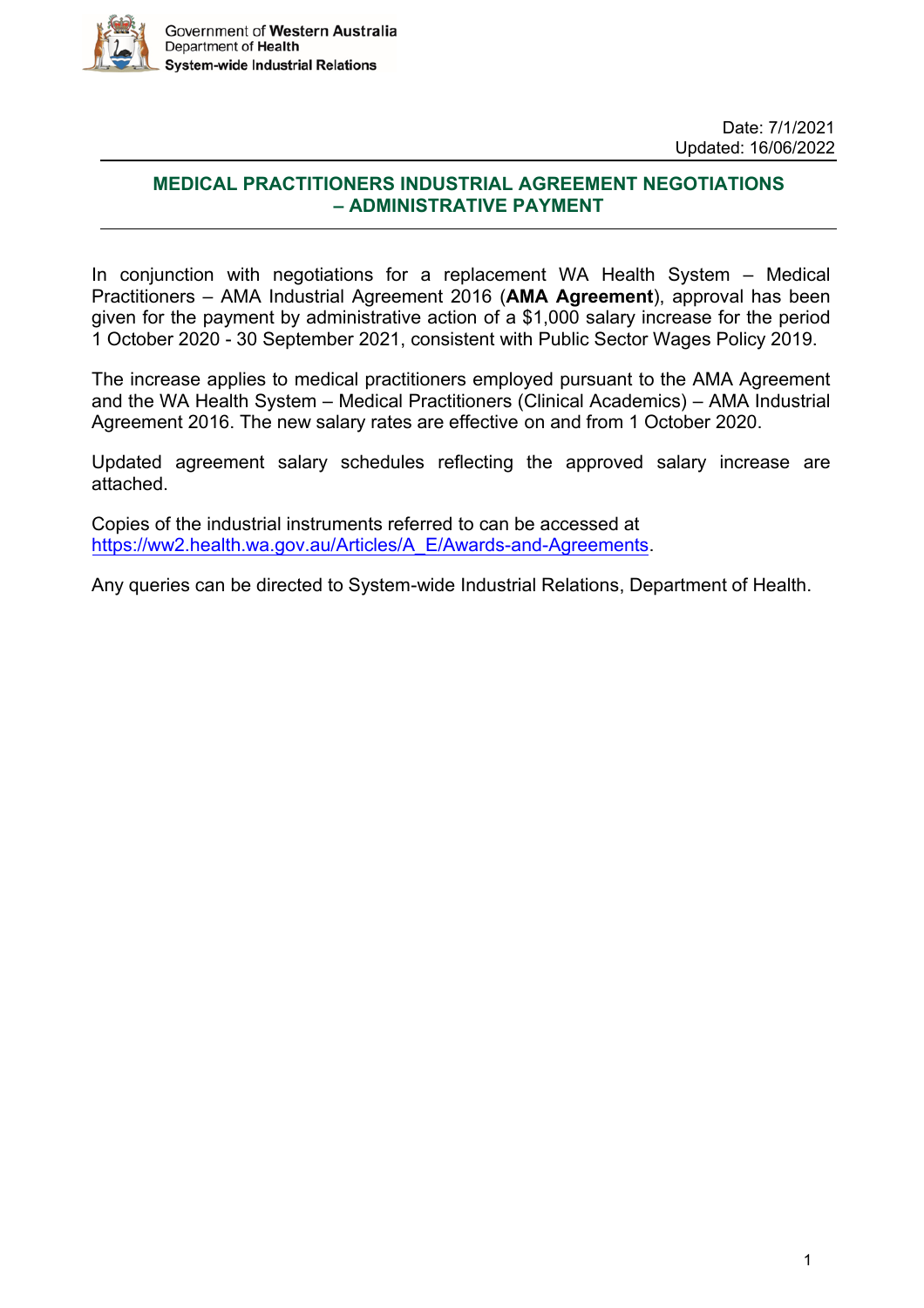### **WA HEALTH SYSTEM – MEDICAL PRACTITIONERS – AMA INDUSTRIAL AGREEMENT 2016 SCHEDULE 1 – FULL-TIME ANNUAL BASE SALARY RATES**

### **TABLE 1 – DOCTOR IN TRAINING**

|                                           |           | \$1,000     |
|-------------------------------------------|-----------|-------------|
| <b>Classification and Increment Point</b> | Current   | on and from |
|                                           |           | 1-Oct-20    |
| Intern                                    | \$78,479  | \$79,479    |
| <b>Resident Medical Officer Yr 1</b>      | \$86,328  | \$87,328    |
| <b>Resident Medical Officer Yr 2</b>      | \$94,960  | \$95,960    |
| <b>Resident Medical Officer Yr 3</b>      | \$104,456 | \$105,456   |
| Registrar Yr 1                            | \$109,678 | \$110,678   |
| Registrar Yr 2                            | \$115,163 | \$116,163   |
| Registrar Yr 3                            | \$123,800 | \$124,800   |
| Registrar Yr 4                            | \$129,990 | \$130,990   |
| Registrar Yr 5                            | \$136,489 | \$137,489   |
| Registrar Yr 6                            | \$143,314 | \$144,314   |
| Registrar Yr 7                            | \$150,479 | \$151,479   |
| Senior Registrar Yr 1                     | \$161,766 | \$162,766   |
| Senior Registrar Yr 2                     | \$169,854 | \$170,854   |
| Supervised Medical Officer Yr 1           | \$109,678 | \$110,678   |
| <b>Supervised Medical Officer Yr 2</b>    | \$115,163 | \$116,163   |
| Supervised Medical Officer Yr 3           | \$123,800 | \$124,800   |
| Supervised Medical Officer Yr 4           | \$129,990 | \$130,990   |
| Supervised Medical Officer Yr 5           | \$136,489 | \$137,489   |
| Supervised Medical Officer Yr 6           | \$143,314 | \$144,314   |
| Supervised Medical Officer Yr 7           | \$150,479 | \$151,479   |
| Supervised Medical Officer Yr 8           | \$161,766 | \$162,766   |
| Supervised Medical Officer Yr 9           | \$169,854 | \$170,854   |
| Trainee Medical Administrator Yr 1        | \$115,163 | \$116,163   |
| Trainee Medical Administrator Yr 2        | \$123,800 | \$124,800   |
| Trainee Medical Administrator Yr 3        | \$129,990 | \$130,990   |
| Trainee Medical Administrator Yr 4        | \$136,489 | \$137,489   |
| Trainee Medical Administrator Yr 5        | \$143,314 | \$144,314   |
| Trainee Medical Administrator Yr 6        | \$150,479 | \$151,479   |
| Trainee Medical Administrator Yr 7        | \$161,766 | \$162,766   |
| Trainee Psychiatrist Yr 1                 | \$123,800 | \$124,800   |
| Trainee Psychiatrist Yr 2                 | \$129,990 | \$130,990   |
| Trainee Psychiatrist Yr 3                 | \$136,489 | \$137,489   |
| Trainee Psychiatrist Yr 4                 | \$143,314 | \$144,314   |
| Trainee Psychiatrist Yr 5                 | \$150,479 | \$151,479   |
| Trainee Psychiatrist Yr 6                 | \$161,766 | \$162,766   |
| Trainee Psychiatrist Yr 7                 | \$169,854 | \$170,854   |
| Trainee Public Health Physician Yr 1      | \$115,163 | \$116,163   |
| Trainee Public Health Physician Yr 2      | \$123,800 | \$124,800   |
| Trainee Public Health Physician Yr 3      | \$129,990 | \$130,990   |
| Trainee Public Health Physician Yr 4      | \$136,489 | \$137,489   |
| Trainee Public Health Physician Yr 5      | \$143,314 | \$144,314   |
| Trainee Public Health Physician Yr 6      | \$150,479 | \$151,479   |
| Trainee Public Health Physician Yr 7      | \$161,766 | \$162,766   |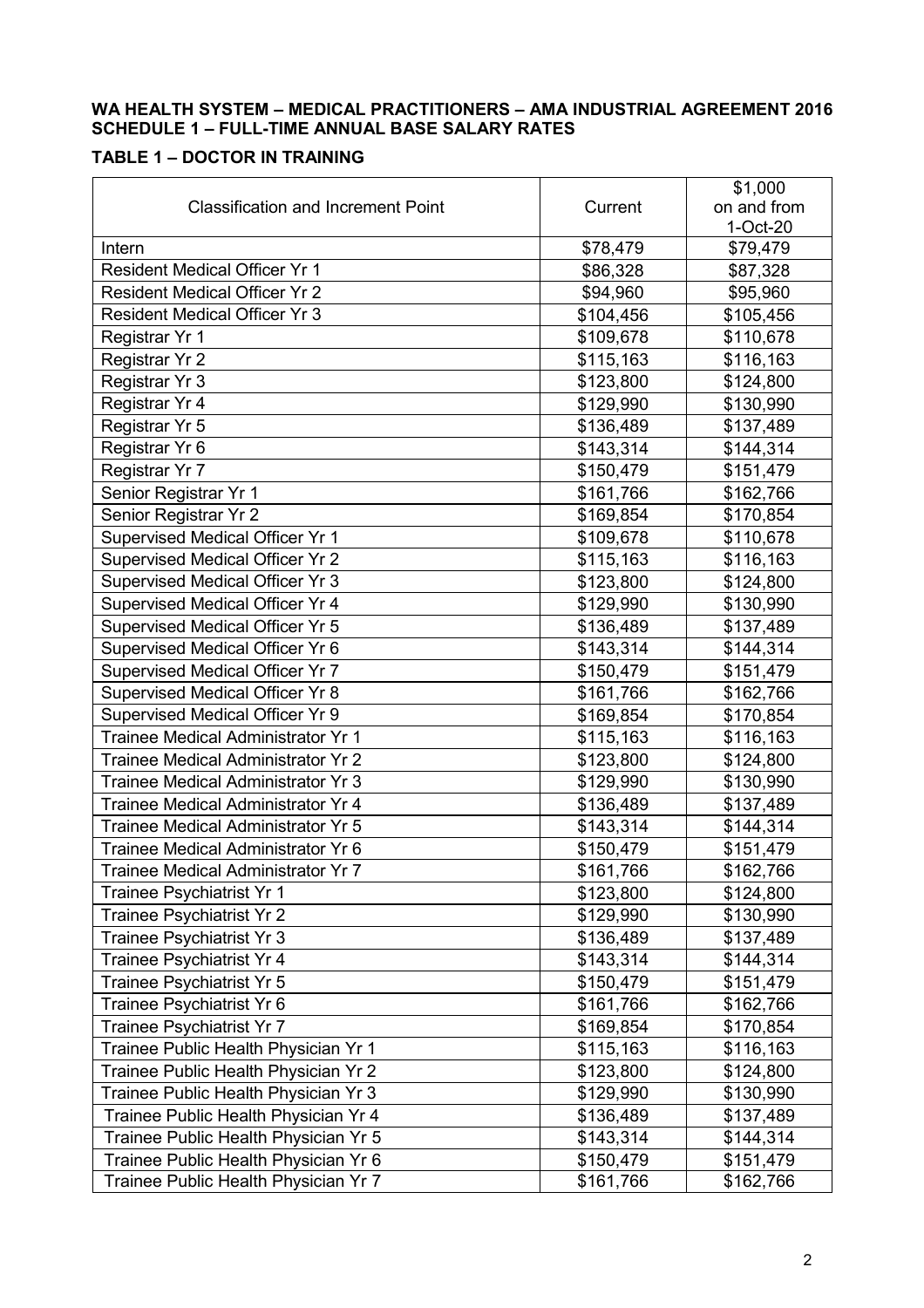|                                                     |                        | \$1,000     |
|-----------------------------------------------------|------------------------|-------------|
| <b>Classification and Increment Point</b>           | Current                | on and from |
|                                                     |                        | $1-Oct-20$  |
| Consultant Yr 1                                     | \$295,757              | \$296,757   |
| <b>Consultant Yr 2</b>                              | \$305,053              | \$306,053   |
| <b>Consultant Yr 3</b>                              | \$314,811              | \$315,811   |
| <b>Consultant Yr 4</b>                              | \$325,061              | \$326,061   |
| <b>Consultant Yr 5</b>                              | \$335,820              | \$336,820   |
| Consultant Yr 6                                     | \$347,116              | \$348,116   |
| <b>Consultant Yr 7</b>                              | \$358,979              | \$359,979   |
| <b>Consultant Yr 8</b>                              | \$371,435              | \$372,435   |
| <b>Consultant Yr 9</b>                              | \$384,515              | \$385,515   |
| Health Service Medical Practitioner Yr 1            | \$244,133              | \$245,133   |
| Health Service Medical Practitioner Yr 2            | \$251,324              | \$252,324   |
| Health Service Medical Practitioner Yr 3            | \$260,175              | \$261,175   |
| Non Specialist Qualified Medical Administrator Yr 1 | \$251,835              | \$252,835   |
| Non Specialist Qualified Medical Administrator Yr 2 | \$259,025              | \$260,025   |
| Non Specialist Qualified Medical Administrator Yr 3 | \$267,877              | \$268,877   |
| Non Specialist Qualified Medical Administrator Yr 4 | \$277,173              | \$278,173   |
| Non Specialist Qualified Medical Administrator Yr 5 | \$286,931              | \$287,931   |
| <b>Snr Medical Practitioner Yr 1</b>                | \$267,877              | \$268,877   |
| <b>Snr Medical Practitioner Yr 2</b>                | \$277,173              | \$278,173   |
| <b>Snr Medical Practitioner Yr 3</b>                | \$286,931<br>\$287,931 |             |
| <b>Medical Administrator Yr 1</b>                   | \$295,757              | \$296,757   |
| <b>Medical Administrator Yr 2</b>                   | \$305,053              | \$306,053   |
| <b>Medical Administrator Yr 3</b>                   | \$314,811              | \$315,811   |
| <b>Medical Administrator Yr 4</b>                   | \$325,061              | \$326,061   |
| <b>Medical Administrator Yr 5</b>                   | \$335,820              | \$336,820   |
| Medical Administrator Yr 6                          | \$347,116              | \$348,116   |
| <b>Medical Administrator Yr 7</b>                   | \$358,979              | \$359,979   |
| <b>Medical Administrator Yr 8</b>                   | \$371,435              | \$372,435   |
| Medical Administrator Yr 9                          | \$384,515              | \$385,515   |
| Vocationally Registered General Practitioner Yr 1   | \$251,835              | \$252,835   |
| Vocationally Registered General Practitioner Yr 2   | \$259,025              | \$260,025   |
| Vocationally Registered General Practitioner Yr 3   | \$267,877              | \$268,877   |
| Vocationally Registered General Practitioner Yr 4   | \$277,159              | \$278,159   |
| Vocationally Registered General Practitioner Yr 5   | \$286,931              | \$287,931   |

### **TABLE 2 - SENIOR PRACTITIONERS – ARRANGEMENT A SALARY**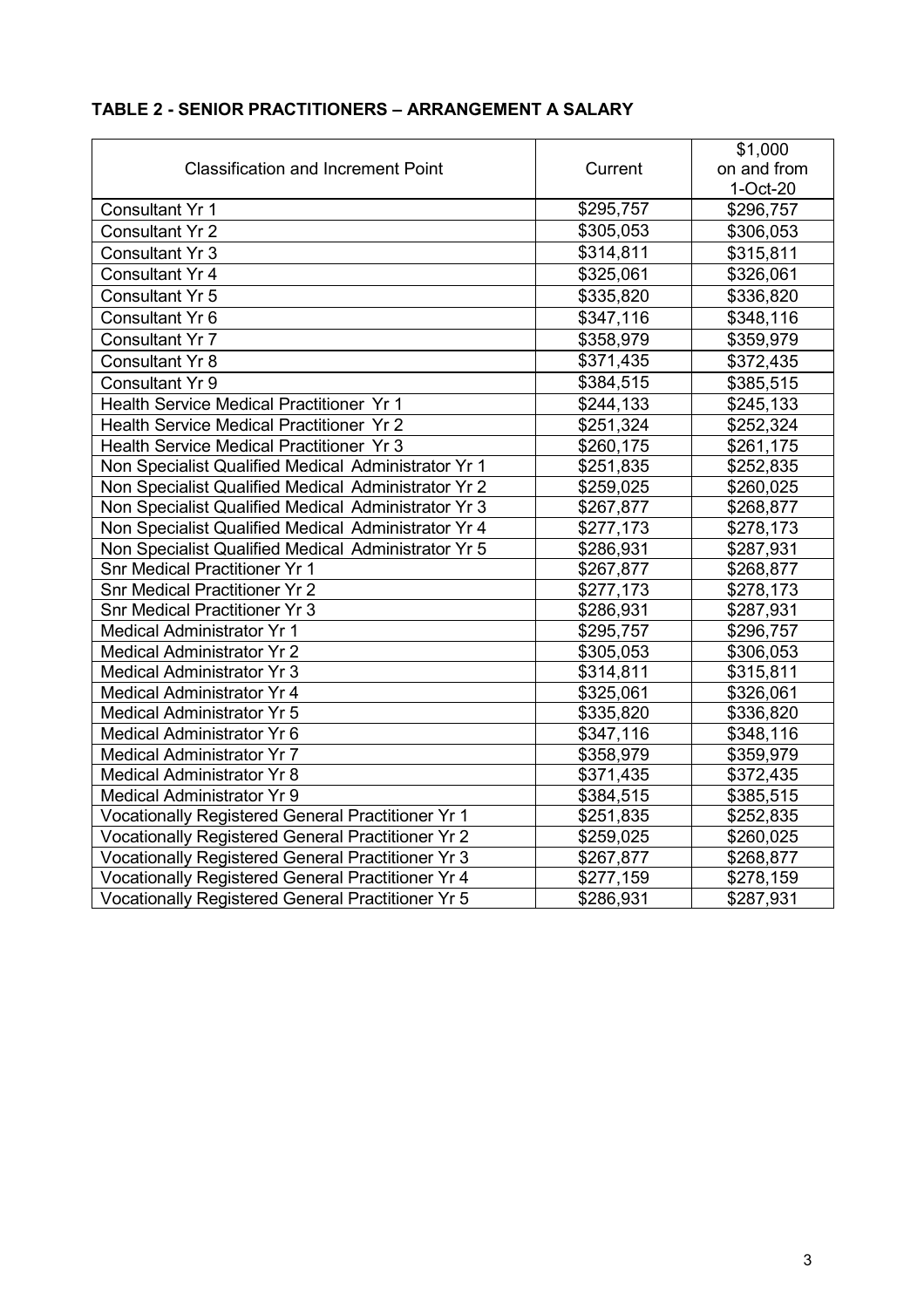|                                                     |                        | \$1,000     |
|-----------------------------------------------------|------------------------|-------------|
| <b>Classification and Increment Point</b>           | Current                | on and from |
|                                                     |                        | $1-Oct-20$  |
| <b>Consultant Yr 1</b>                              | \$185,895              | \$186,895   |
| <b>Consultant Yr 2</b>                              | \$195,192              | \$196,192   |
| <b>Consultant Yr 3</b>                              | \$204,950              | \$205,950   |
| <b>Consultant Yr 4</b>                              | \$215,200              | \$216,200   |
| <b>Consultant Yr 5</b>                              | \$225,959              | \$226,959   |
| Consultant Yr 6                                     | \$237,255              | \$238,255   |
| Consultant Yr 7                                     | \$249,118              | \$250,118   |
| <b>Consultant Yr 8</b>                              | \$261,574              | \$262,574   |
| Consultant Yr 9                                     | \$274,654              | \$275,654   |
| Health Service Medical Practitioner Yr 1            | \$169,854              | \$170,854   |
| <b>Health Service Medical Practitioner Yr 2</b>     | \$177,044              | \$178,044   |
| Health Service Medical Practitioner Yr 3            | \$185,895              | \$186,895   |
| Non Specialist Qualified Medical Administrator Yr 1 | \$169,854              | \$170,854   |
| Non Specialist Qualified Medical Administrator Yr 2 | \$177,044              | \$178,044   |
| Non Specialist Qualified Medical Administrator Yr 3 | \$185,895              | \$186,895   |
| Non Specialist Qualified Medical Administrator Yr 4 | \$195,192              | \$196,192   |
| Non Specialist Qualified Medical Administrator Yr 5 | \$204,950              | \$205,950   |
| <b>Snr Medical Practitioner Yr 1</b>                | \$185,895              | \$186,895   |
| <b>Snr Medical Practitioner Yr 2</b>                | \$195,192              | \$196,192   |
| <b>Snr Medical Practitioner Yr 3</b>                | \$204,950<br>\$205,950 |             |
| <b>Medical Administrator Yr 1</b>                   | \$185,895              | \$186,895   |
| <b>Medical Administrator Yr 2</b>                   | \$195,192              | \$196,192   |
| <b>Medical Administrator Yr 3</b>                   | \$204,950              | \$205,950   |
| <b>Medical Administrator Yr 4</b>                   | \$215,200              | \$216,200   |
| <b>Medical Administrator Yr 5</b>                   | \$225,959              | \$226,959   |
| Medical Administrator Yr 6                          | \$237,255              | \$238,255   |
| <b>Medical Administrator Yr 7</b>                   | \$249,118              | \$250,118   |
| <b>Medical Administrator Yr 8</b>                   | \$261,574              | \$262,574   |
| Medical Administrator Yr 9                          | \$274,654              | \$275,654   |
| Vocationally Registered General Practitioner Yr 1   | \$169,854              | \$170,854   |
| Vocationally Registered General Practitioner Yr 2   | \$177,044              | \$178,044   |
| Vocationally Registered General Practitioner Yr 3   | \$185,895              | \$186,895   |
| Vocationally Registered General Practitioner Yr 4   | \$195,178              | \$196,178   |
| Vocationally Registered General Practitioner Yr 5   | \$204,950              | \$205,950   |

### **TABLE 3 – SENIOR PRACTITIONERS – ARRANGEMENT B SALARY**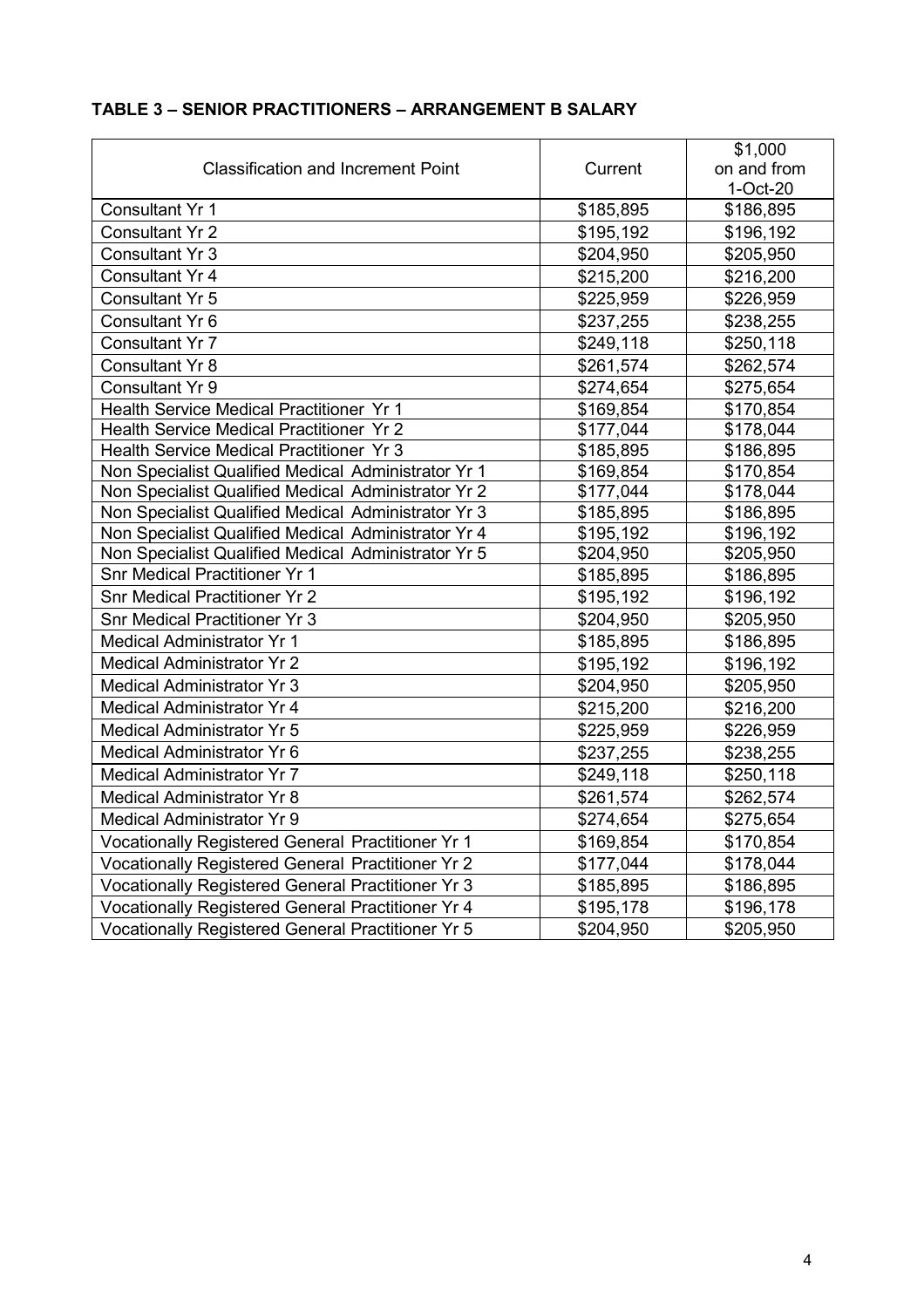#### **SCHEDULE 3 – WA COUNTRY HEALTH SERVICE - NORTH OF THE 26° SOUTH LATITUDE SALARY RATES**

#### **TABLE 1 – DOCTOR IN TRAINING**

|                                           |           | \$1,000     |
|-------------------------------------------|-----------|-------------|
| <b>Classification and Increment Point</b> | Current   | on and from |
|                                           |           | $1-Oct-20$  |
| Intern                                    | \$104,456 | \$105,456   |
| <b>Resident Medical Officer Yr 1</b>      | \$109,678 | \$110,678   |
| <b>Resident Medical Officer Yr 2</b>      | \$115,163 | \$116,163   |
| <b>Resident Medical Officer Yr 3</b>      | \$123,800 | \$124,800   |
| Registrar Yr 1                            | \$129,990 | \$130,990   |
| Registrar Yr 2                            | \$136,489 | \$137,489   |
| Registrar Yr 3                            | \$143,314 | \$144,314   |

### **TABLE 2 - SENIOR PRACTITIONERS – ARRANGEMENT A SALARY**

|                                                 |           | \$1,000     |
|-------------------------------------------------|-----------|-------------|
| <b>Classification and Salary Range</b>          | Current   | on and from |
|                                                 |           | 1-Oct-20    |
| Health Service Medical Practitioner Yr 1        | \$200,641 | \$201,641   |
| <b>Health Service Medical Practitioner Yr 2</b> | \$214,112 | \$215,112   |
| <b>Health Service Medical Practitioner Yr 3</b> | \$224,818 | \$225,818   |
| Health Service Medical Practitioner Yr 4        | \$236,061 | \$237,061   |
| <b>Health Service Medical Practitioner Yr 5</b> | \$247,862 | \$248,862   |
| Health Service Medical Practitioner Yr 6        | \$260,254 | \$261,254   |
| DMO (Non Procedural) Year 1                     | \$273,268 | \$274,268   |
| DMO (Non Procedural) Year 2                     | \$286,929 | \$287,929   |
| DMO (Non Procedural) Year 3                     | \$301,278 | \$302,278   |
| DMO (Non Procedural) Year 4                     | \$316,343 | \$317,343   |
| DMO (Non Procedural) Year 5                     | \$332,158 | \$333,158   |
| DMO (Non Procedural) Year 6                     | \$348,766 | \$349,766   |
| DMO (Procedural) Year 1                         | \$316,343 | \$317,343   |
| DMO (Procedural) Year 2                         | \$332,158 | \$333,158   |
| DMO (Procedural) Year 3                         | \$348,766 | \$349,766   |
| Senior Medical Officer Year 1                   | \$316,343 | \$317,343   |
| <b>Senior Medical Officer Year 2</b>            | \$332,158 | \$333,158   |
| Senior Medical Officer Year 3                   | \$348,766 | \$349,766   |
| Senior Medical Officer Year 4                   | \$366,204 | \$367,204   |
| <b>Consultant Year 1</b>                        | \$335,820 | \$336,820   |
| <b>Consultant Year 2</b>                        | \$347,116 | \$348,116   |
| <b>Consultant Year 3</b>                        | \$358,979 | \$359,979   |
| <b>Consultant Year 4</b>                        | \$371,435 | \$372,435   |
| <b>Consultant Year 5</b>                        | \$384,515 | \$385,515   |
| <b>Consultant Year 6</b>                        | \$398,247 | \$399,247   |
| Director of Medical Services Year 1             | \$335,820 | \$336,820   |
| Director of Medical Services Year 2             | \$347,116 | \$348,116   |
| Director of Medical Services Year 3             | \$358,979 | \$359,979   |
| Director of Medical Services Year 4             | \$371,435 | \$372,435   |
| Director of Medical Services Year 5             | \$384,515 | \$385,515   |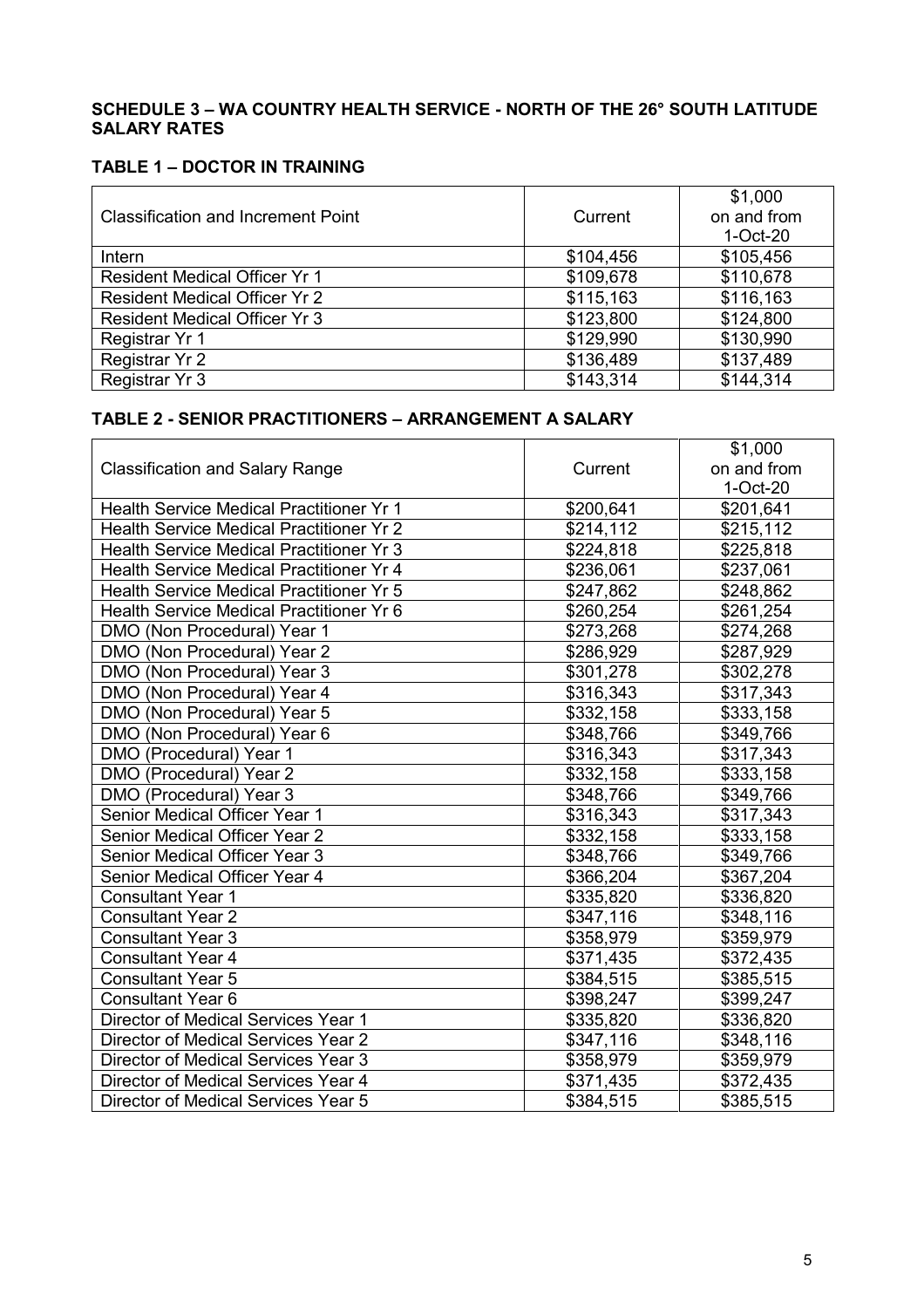|                                                 |           | \$1,000     |
|-------------------------------------------------|-----------|-------------|
| <b>Classification and Salary Range</b>          | Current   | on and from |
|                                                 |           | 1-Oct-20    |
| <b>Health Service Medical Practitioner Yr 1</b> | \$143,314 | \$144,314   |
| <b>Health Service Medical Practitioner Yr 2</b> | \$152,937 | \$153,937   |
| <b>Health Service Medical Practitioner Yr 3</b> | \$160,584 | \$161,584   |
| <b>Health Service Medical Practitioner Yr 4</b> | \$168,615 | \$169,615   |
| <b>Health Service Medical Practitioner Yr 5</b> | \$177,044 | \$178,044   |
| Health Service Medical Practitioner Yr 6        | \$185,895 | \$186,895   |
| DMO (Non Procedural) Year 1                     | \$195,192 | \$196,192   |
| DMO (Non Procedural) Year 2                     | \$204,950 | \$205,950   |
| DMO (Non Procedural) Year 3                     | \$215,200 | \$216,200   |
| DMO (Non Procedural) Year 4                     | \$225,959 | \$226,959   |
| DMO (Non Procedural) Year 5                     | \$237,255 | \$238,255   |
| DMO (Non Procedural) Year 6                     | \$249,118 | \$250,118   |
| DMO (Procedural) Year 1                         | \$225,959 | \$226,959   |
| DMO (Procedural) Year 2                         | \$237,255 | \$238,255   |
| DMO (Procedural) Year 3                         | \$249,118 | \$250,118   |
| Senior Medical Officer Year 1                   | \$225,959 | \$226,959   |
| Senior Medical Officer Year 2                   | \$237,255 | \$238,255   |
| Senior Medical Officer Year 3                   | \$249,118 | \$250,118   |
| Senior Medical Officer Year 4                   | \$261,574 | \$262,574   |
| <b>Consultant Year 1</b>                        | \$225,959 | \$226,959   |
| <b>Consultant Year 2</b>                        | \$237,255 | \$238,255   |
| <b>Consultant Year 3</b>                        | \$249,118 | \$250,118   |
| <b>Consultant Year 4</b>                        | \$261,574 | \$262,574   |
| <b>Consultant Year 5</b>                        | \$274,654 | \$275,654   |
| <b>Consultant Year 6</b>                        | \$288,386 | \$289,386   |
| Director of Medical Services Year 1             | \$225,959 | \$226,959   |
| Director of Medical Services Year 2             | \$237,255 | \$238,255   |
| Director of Medical Services Year 3             | \$249,118 | \$250,118   |
| Director of Medical Services Year 4             | \$261,574 | \$262,574   |
| Director of Medical Services Year 5             | \$274,654 | \$275,654   |

### **TABLE 3 - SENIOR PRACTITIONERS – ARRANGEMENT B SALARY**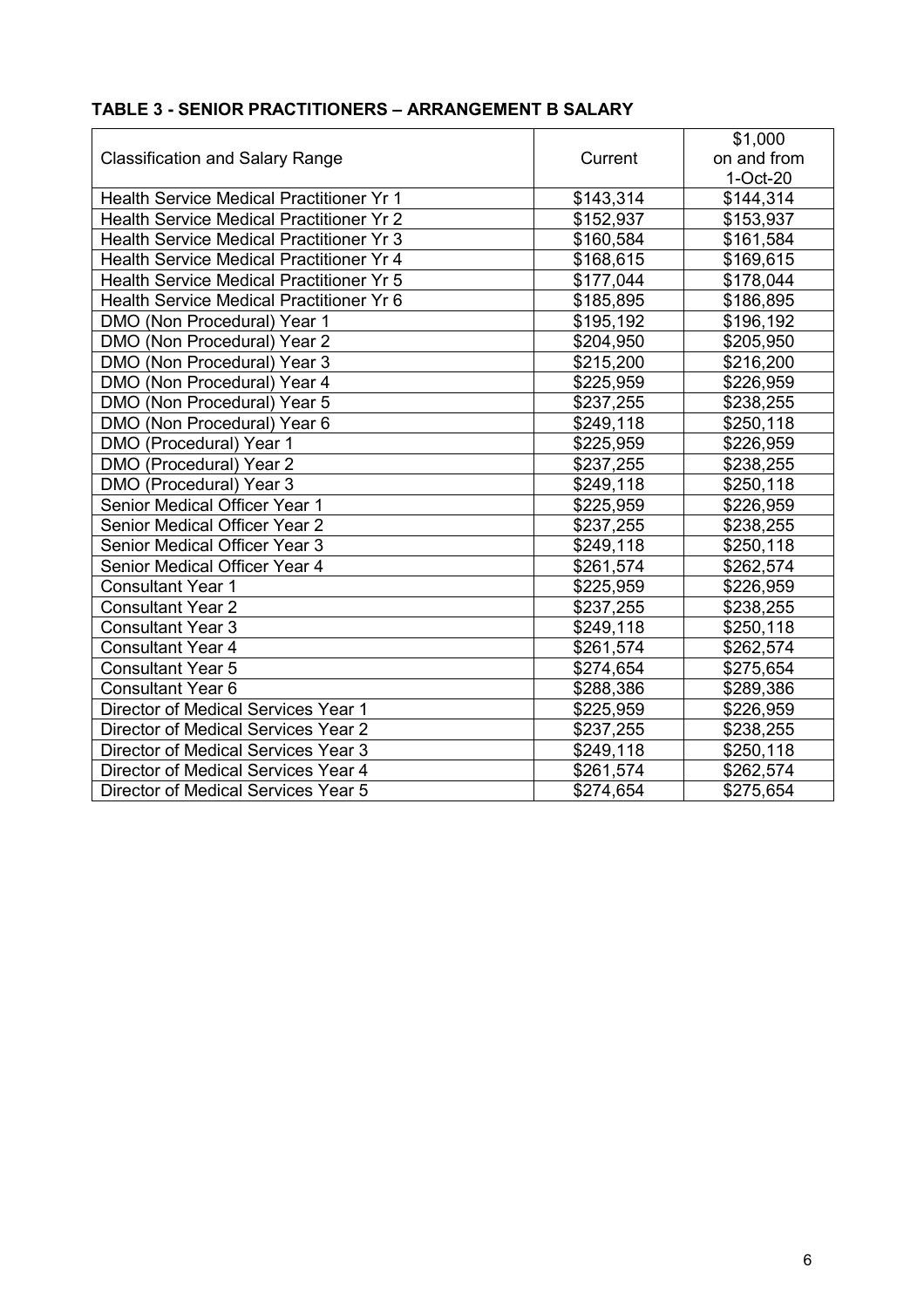### Clause 20(13)(f) Head of Department Annual Allowance

| Number of staff<br>under direct<br>supervision and<br>control | <b>Current</b> | <b>First pay</b><br>period on<br>and from<br>01-Oct-20 |
|---------------------------------------------------------------|----------------|--------------------------------------------------------|
|                                                               |                |                                                        |
| 1 to 4                                                        | \$9,245        | \$9,299                                                |
| 5 to 9                                                        | \$16,435       | \$16,532                                               |
| 10 to 20                                                      | \$30,296       | \$30,475                                               |
| Over 20                                                       | \$48,786       | \$49,074                                               |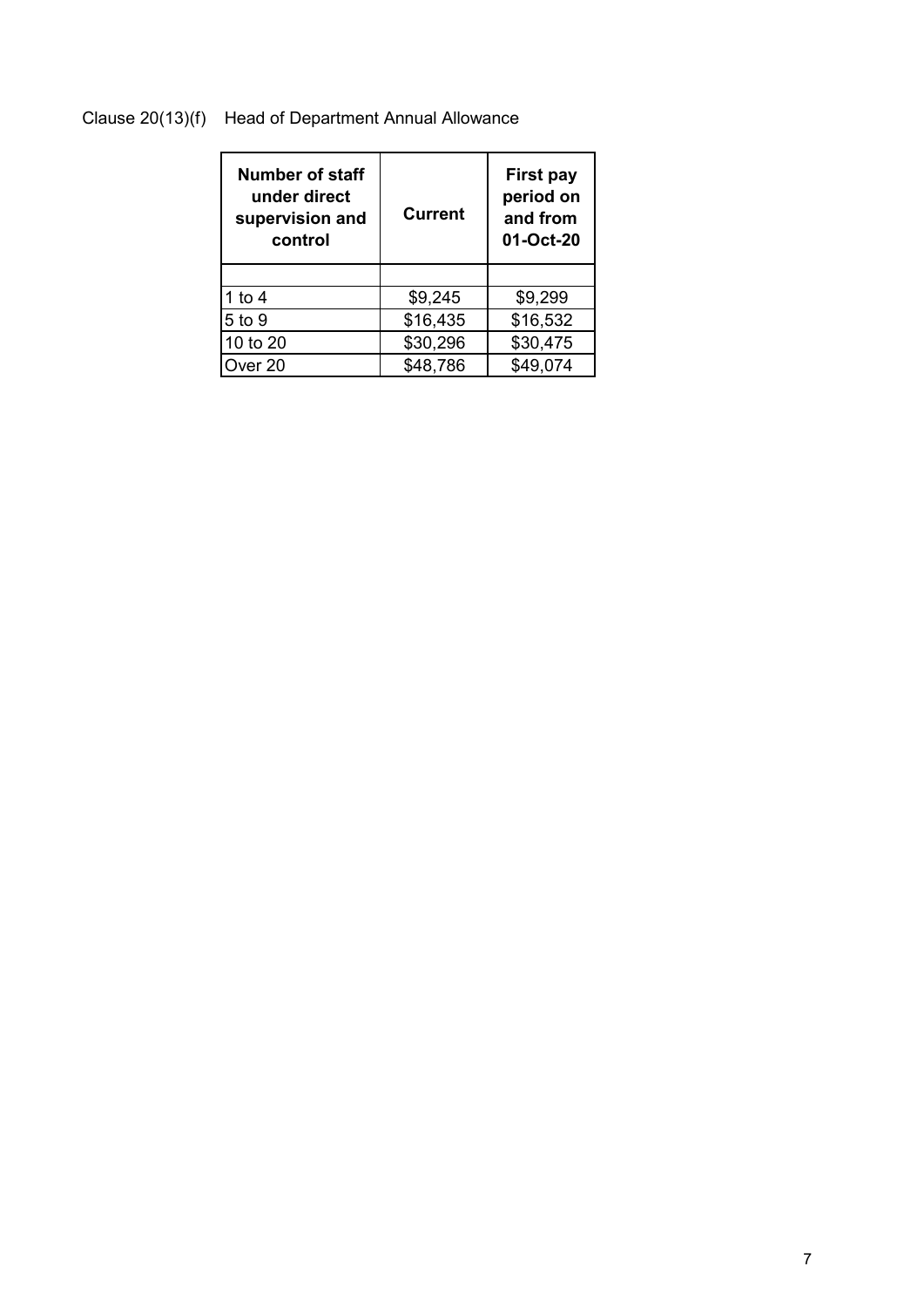# Clause 24(3) Radiologist Piece Rates

| Current | On and from<br>1/10/2020 |
|---------|--------------------------|
| \$52.99 | \$53.30                  |

Clause 24(6)(b)

| <b>Current</b> | On and from<br>1/10/2020 |
|----------------|--------------------------|
| \$210.60       | \$210.60                 |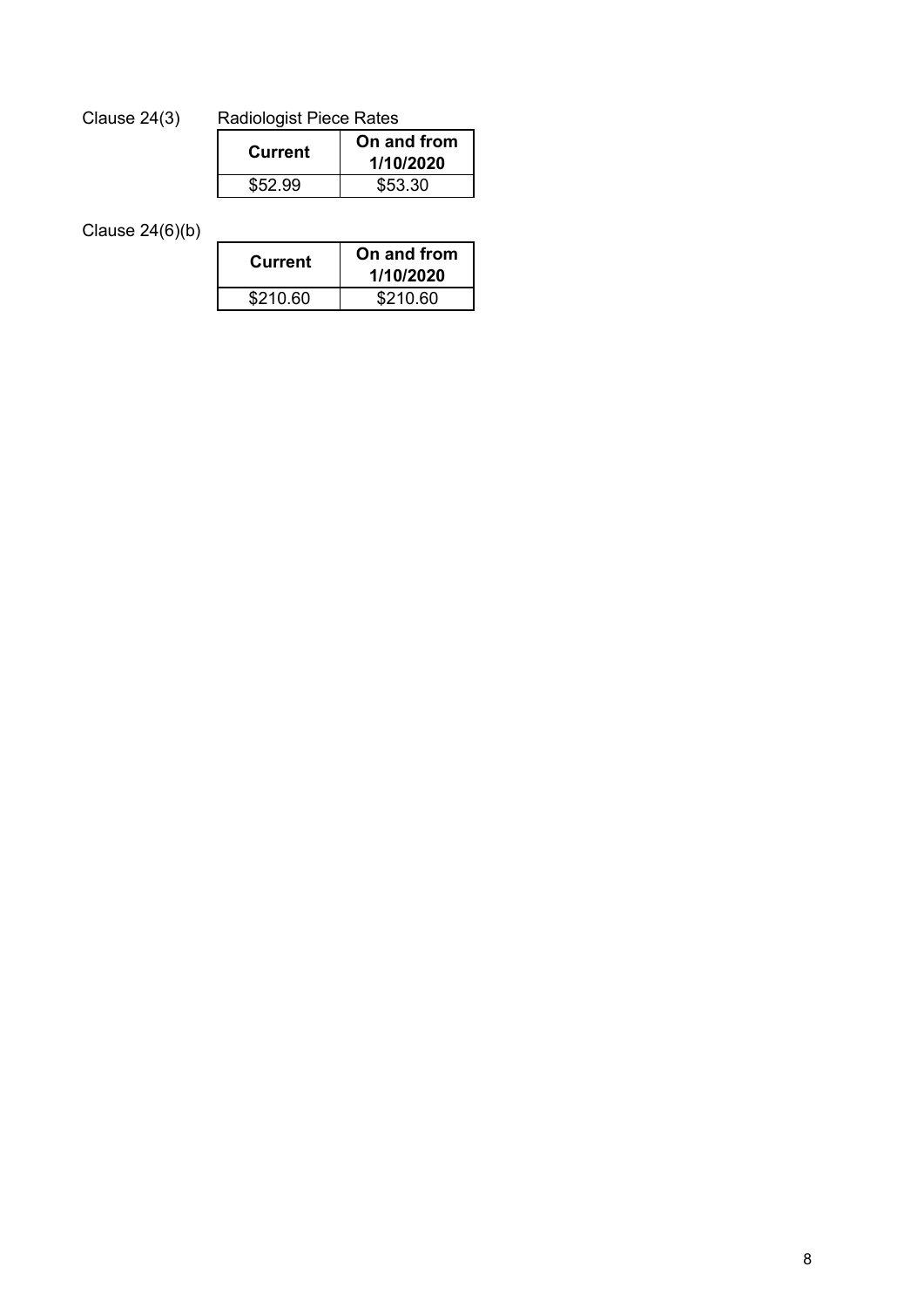### Clause 12(7)(a)

Doctors in Training - Professional Development Allowance

| <b>Classification</b>                | <b>Current</b> | <b>First pay</b><br>period on<br>and from<br>1/10/2020 |
|--------------------------------------|----------------|--------------------------------------------------------|
|                                      |                |                                                        |
| Intern                               | \$5,742        | \$5,776                                                |
| <b>Resident Medical Officer</b>      | \$5,742        | \$5,776                                                |
| Registrar                            | \$10,048       | \$10,107                                               |
| Senior Registrar                     | \$14,354       | \$14,439                                               |
| <b>Supervised Medical Officer</b>    | \$10,048       | \$10,107                                               |
| <b>Trainee Medical Administrator</b> | \$10,048       | \$10,107                                               |
| <b>Trainee Psychiatrist</b>          | \$10,048       | \$10,107                                               |
| Trainee Public Health Physician      | \$10,048       | \$10,107                                               |

Clause 30(6)(a) Senior Practitioners - Professional Development Allowance

| Current  | <b>First pay</b><br>period on<br>and from<br>1/10/2020 |
|----------|--------------------------------------------------------|
|          |                                                        |
| \$28,570 | \$28,739                                               |
|          |                                                        |

Schedule 2, Clause 5(6)(a)

Senior Practitioners - WA Country Health Service (WACHS)

Schedule 3, Clause 4(1) Senior Practitioners (WACHS Practitioners - North of the 26° South Latitude) - Professional Development Allowance

| <b>Current</b> | <b>First pay</b><br>period on<br>and from<br>1/10/2020 |
|----------------|--------------------------------------------------------|
| \$30,633       | \$30.814                                               |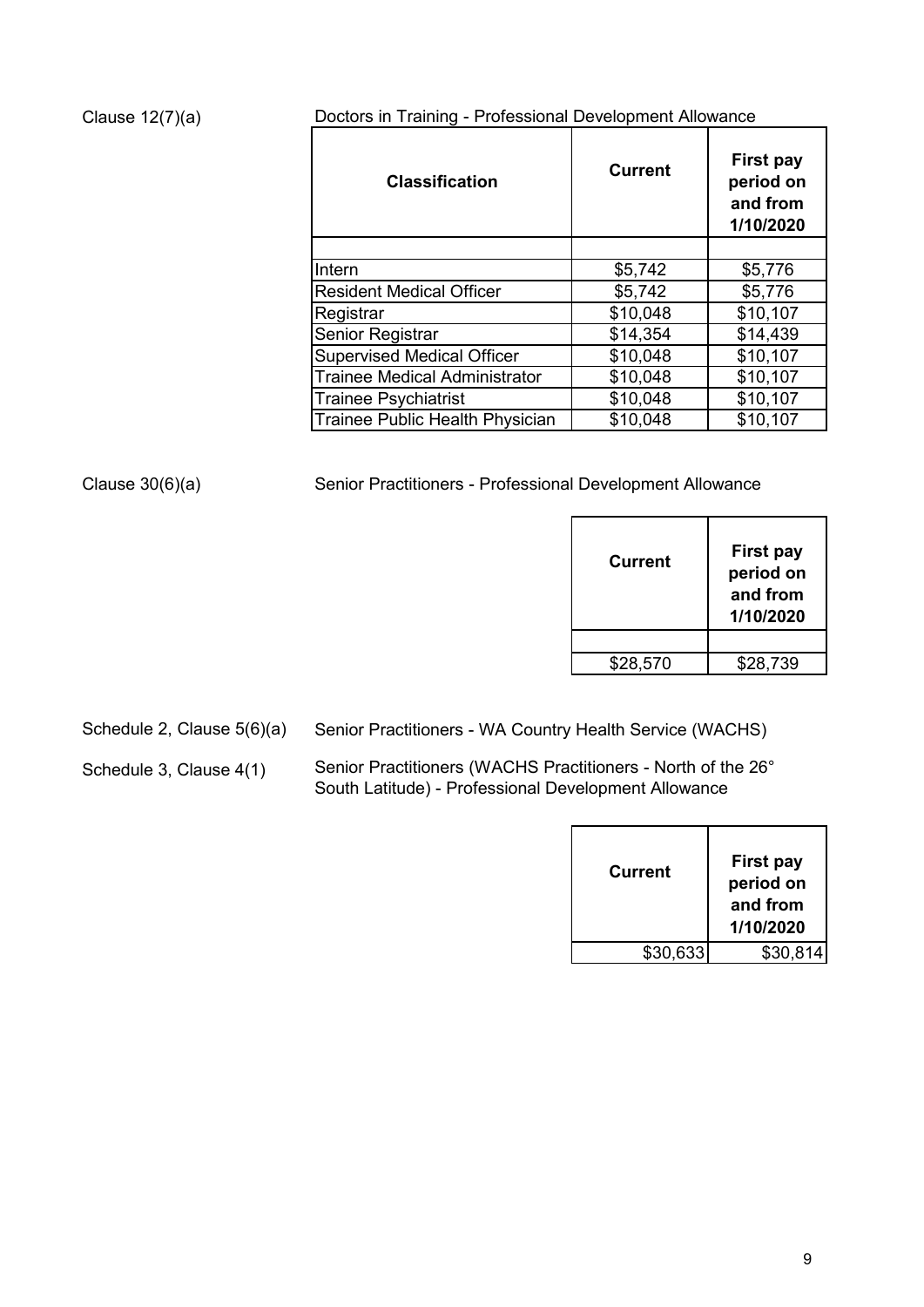Clause 23(7)(a)

Clause 24((6)(d)(i) Private Practice Cost Allowance

| <b>Current</b> | <b>First pay</b><br>period on<br>and from<br>01-Oct-20 |
|----------------|--------------------------------------------------------|
| \$110.12       | \$110.77                                               |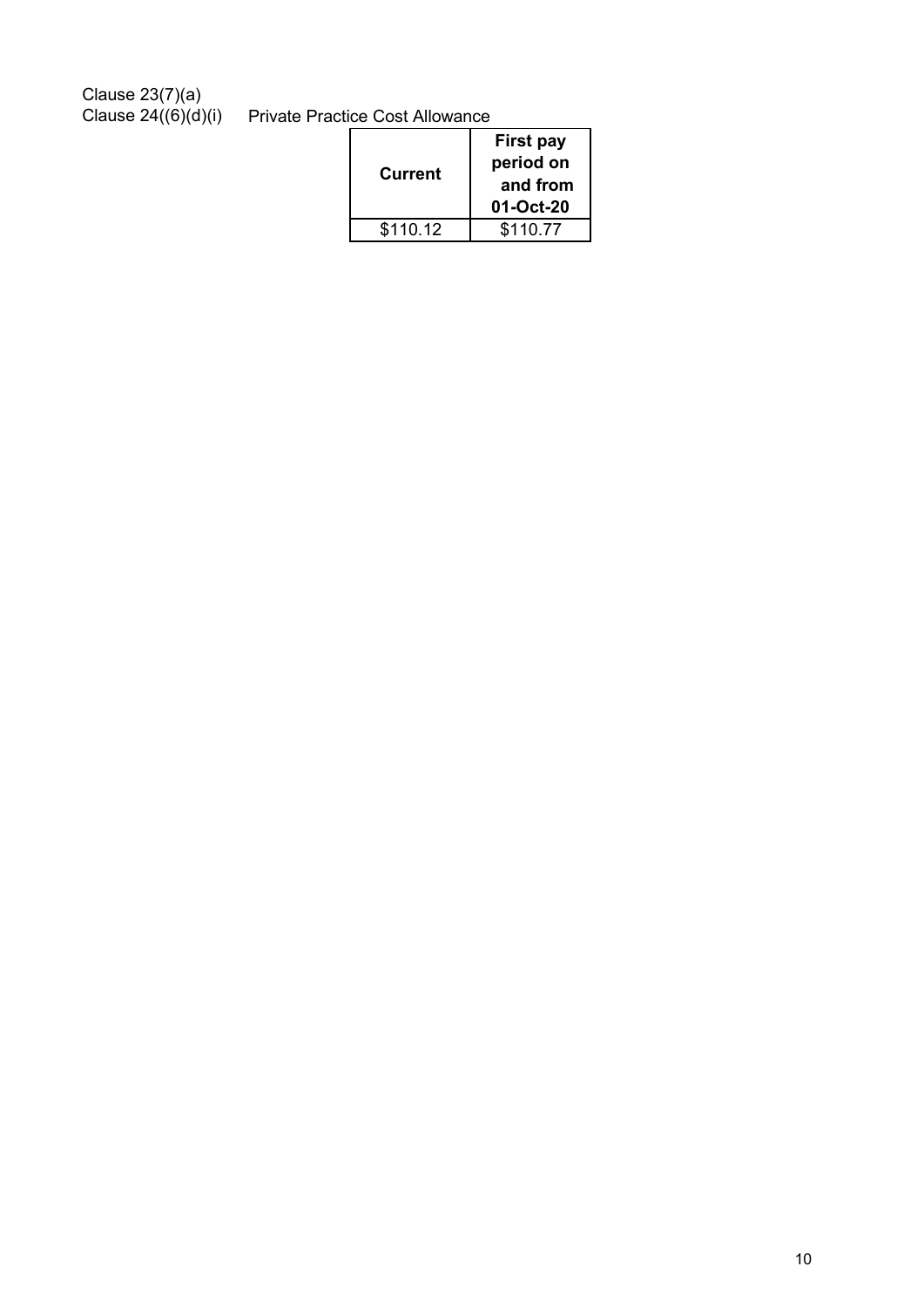|  | Clause 33(c)(i) | On call - Doctor in Training |
|--|-----------------|------------------------------|
|--|-----------------|------------------------------|

| <b>Current</b> | First pay period<br>on<br>and from<br>01-Oct-20 |
|----------------|-------------------------------------------------|
| \$11.68        | \$11.77                                         |

Clause 33(c)(iii) On call - Senior Practitioner

|                | <b>First pay period</b> |
|----------------|-------------------------|
| <b>Current</b> | on                      |
|                | and from                |
|                | 01-Oct-20               |
| \$22.39        | \$22.47                 |
|                |                         |

# Clause 33(2)(b)(v) Call back - Senior Practitioner

| <b>Classification and Increment</b><br><b>Point</b> | <b>Current</b> | First pay period<br>on and from<br>01-Oct-20 |
|-----------------------------------------------------|----------------|----------------------------------------------|
|                                                     |                |                                              |
| Consultant Yr 1                                     | \$141          | \$142                                        |
| <b>Consultant Yr 2</b>                              | \$145          | \$146                                        |
| Consultant Yr 3                                     | \$151          | \$152                                        |
| Consultant Yr 4                                     | \$155          | \$156                                        |
| Consultant Yr 5                                     | \$161          | \$162                                        |
| Consultant Yr 6                                     | \$165          | \$166                                        |
| <b>Consultant Yr 7</b>                              | \$171          | \$172                                        |
| <b>Consultant Yr 8</b>                              | \$177          | \$178                                        |
| <b>Consultant Yr 9</b>                              | \$184          | \$185                                        |
| <b>Health Service Medical</b>                       |                |                                              |
| <b>Practitioner Yr 1</b>                            | \$115          | \$116                                        |
| <b>Health Service Medical</b>                       |                |                                              |
| <b>Practitioner Yr 2</b>                            | \$120          | \$121                                        |
| <b>Health Service Medical</b>                       | \$124          |                                              |
| Practitioner Yr 3                                   |                | \$125                                        |
| <b>Non Specialist Qualified</b>                     | \$120          |                                              |
| Medical Administrator Yr 1                          |                | \$121                                        |
| <b>Non Specialist Qualified</b>                     | \$123          |                                              |
| Medical Administrator Yr 2                          |                | \$124                                        |
| Non Specialist Qualified                            | \$129          |                                              |
| Medical Administrator Yr 3                          |                | \$130                                        |
| Non Specialist Qualified                            | \$133          |                                              |
| Medical Administrator Yr 4                          |                | \$134                                        |
| <b>Non Specialist Qualified</b>                     | \$137          |                                              |
| <b>Medical Administrator Yr 5</b>                   |                | \$138                                        |
| <b>Snr Medical Practitioner Yr 1</b>                | \$129          | \$130                                        |
| <b>Snr Medical Practitioner Yr 2</b>                | \$133          | \$134                                        |
| <b>Snr Medical Practitioner Yr 3</b>                | \$137          | \$138                                        |
| Medical Administrator Yr 1                          | \$141          | \$142                                        |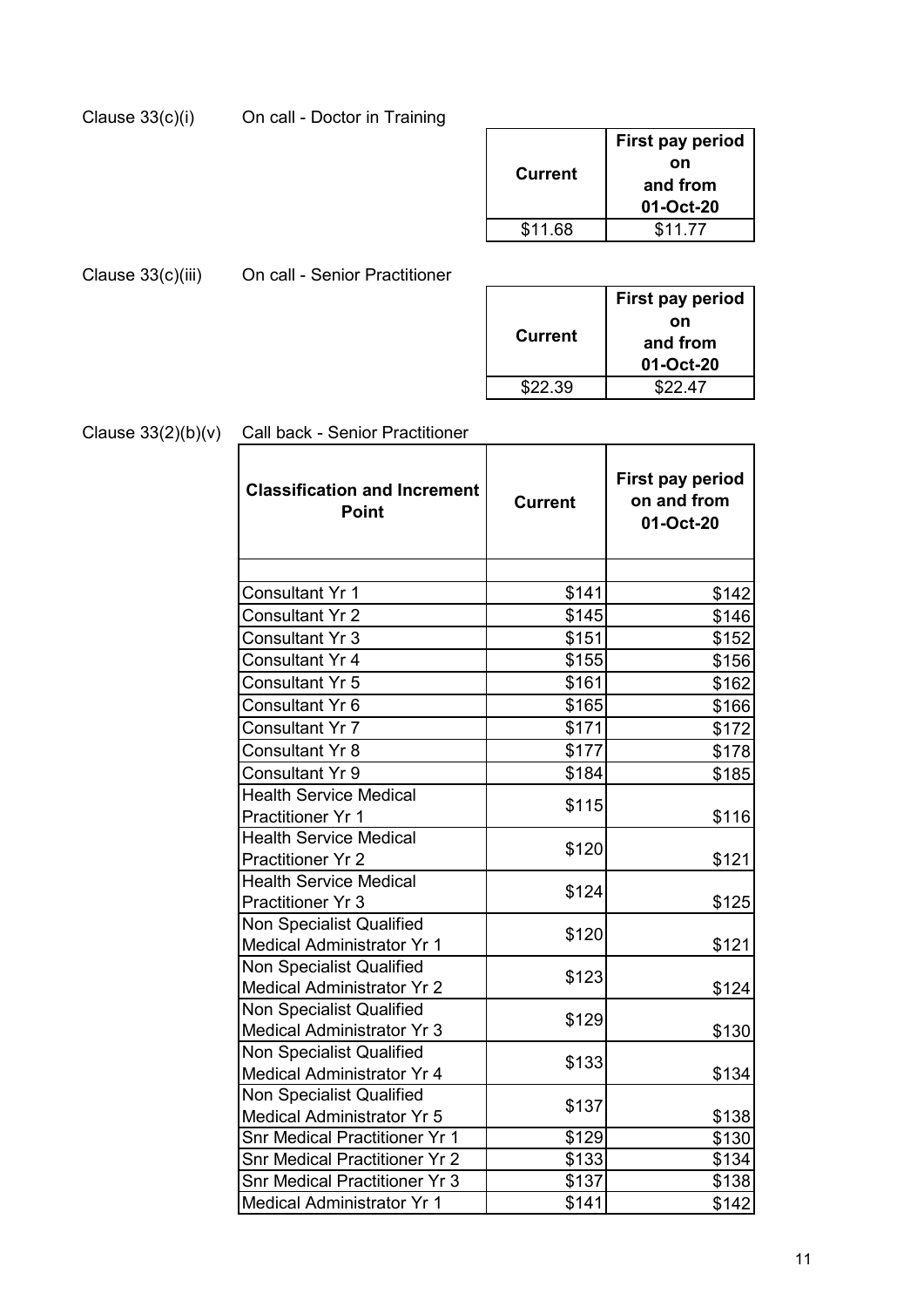## Clause 33(2)(b)(v) Call back - Senior Practitioner (continued)

| <b>Medical Administrator Yr 2</b> | \$145 | \$146 |
|-----------------------------------|-------|-------|
| <b>Medical Administrator Yr 3</b> | \$151 | \$152 |
| <b>Medical Administrator Yr 4</b> | \$155 | \$156 |
| <b>Medical Administrator Yr 5</b> | \$161 | \$162 |
| Medical Administrator Yr 6        | \$165 | \$166 |
| <b>Medical Administrator Yr 7</b> | \$171 | \$172 |
| <b>Medical Administrator Yr 8</b> | \$177 | \$178 |
| <b>Medical Administrator Yr 9</b> | \$184 | \$185 |
| <b>Vocationally Registered</b>    | \$120 |       |
| <b>General Practitioner Yr 1</b>  |       | \$121 |
| <b>Vocationally Registered</b>    | \$123 |       |
| <b>General Practitioner Yr 2</b>  |       | \$124 |
| <b>Vocationally Registered</b>    | \$129 |       |
| <b>General Practitioner Yr 3</b>  |       | \$130 |
| <b>Vocationally Registered</b>    | \$133 |       |
| <b>General Practitioner Yr 4</b>  |       | \$134 |
| <b>Vocationally Registered</b>    | \$137 |       |
| <b>General Practitioner Yr 5</b>  |       | \$138 |